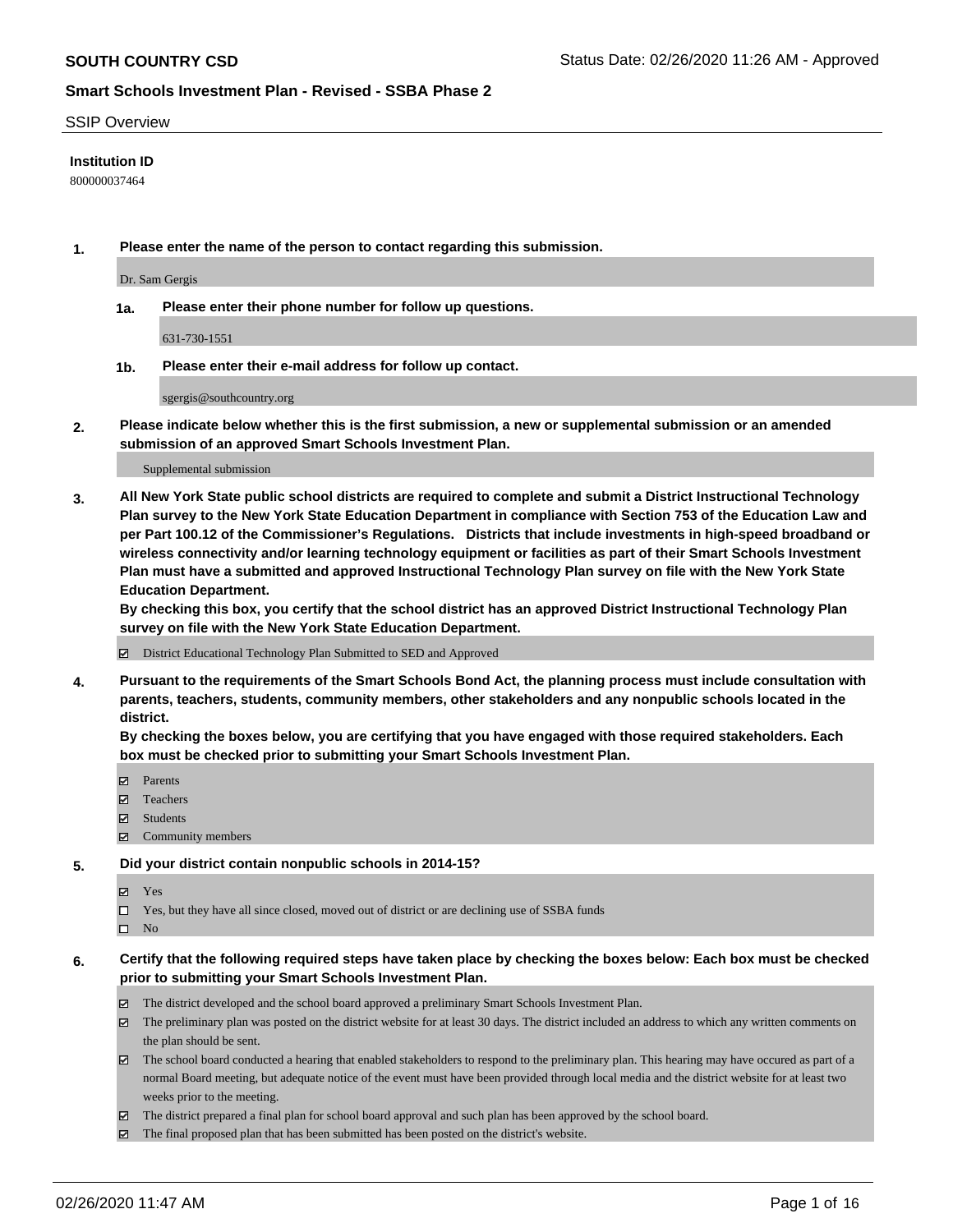SSIP Overview

**6a. Please upload the proposed Smart Schools Investment Plan (SSIP) that was posted on the district's website, along with any supporting materials. Note that this should be different than your recently submitted Educational Technology Survey. The Final SSIP, as approved by the School Board, should also be posted on the website and remain there during the course of the projects contained therein.**

SMART SCHOOLS INVESTMENT PLAN - FINAL.docx

**6b. Enter the webpage address where the final Smart Schools Investment Plan is posted. The Plan should remain posted for the life of the included projects.**

http://www.southcountry.org/Assets/Technology\_Links/031816\_SMART\_SCHOOLS\_INVESTMENT\_PLAN\_- \_FINAL.pdf?t=635938987859870000

**7. Please enter an estimate of the total number of students and staff that will benefit from this Smart Schools Investment Plan based on the cumulative projects submitted to date.**

5,000

**8. An LEA/School District may partner with one or more other LEA/School Districts to form a consortium to pool Smart Schools Bond Act funds for a project that meets all other Smart School Bond Act requirements. Each school district participating in the consortium will need to file an approved Smart Schools Investment Plan for the project and submit a signed Memorandum of Understanding that sets forth the details of the consortium including the roles of each respective district.**

 $\Box$  The district plans to participate in a consortium to partner with other school district(s) to implement a Smart Schools project.

**9. Please enter the name and 6-digit SED Code for each LEA/School District participating in the Consortium.**

| <b>Partner LEA/District</b> | <b>ISED BEDS Code</b> |
|-----------------------------|-----------------------|
| (No Response)               | (No Response)         |

**10. Please upload a signed Memorandum of Understanding with all of the participating Consortium partners.**

(No Response)

**11. Your district's Smart Schools Bond Act Allocation is:**

\$4,480,887

**12. Final 2014-15 BEDS Enrollment to calculate Nonpublic Sharing Requirement**

|            | <b>Public Enrollment</b> | l Nonpublic Enrollment | <b>Total Enrollment</b> | l Nonpublic Percentage |
|------------|--------------------------|------------------------|-------------------------|------------------------|
| Enrollment | +,419                    | 57                     | 4.476.00                | ົດສ<br>، ے ا           |

**13. This table compares each category budget total, as entered in that category's page, to the total expenditures listed in the category's expenditure table. Any discrepancies between the two must be resolved before submission.**

|                                                 | Sub-Allocations | <b>Expenditure Totals</b> | <b>Difference</b> |
|-------------------------------------------------|-----------------|---------------------------|-------------------|
| School Connectivity                             | 0.00            | 0.00                      | 0.00              |
| Connectivity Projects for<br><b>Communities</b> | 0.00            | 0.00                      | 0.00              |
| <b>Classroom Technology</b>                     | 867,470.00      | 867,470.35                | $-0.35$           |
| Pre-Kindergarten Classrooms                     | 0.00            | 0.00                      | 0.00              |
| Replace Transportable<br>Classrooms             | 0.00            | 0.00                      | 0.00              |
| High-Tech Security Features                     | 0.00            | 0.00                      | 0.00              |
| Nonpublic Loan                                  | 0.00            | 0.00                      | 0.00              |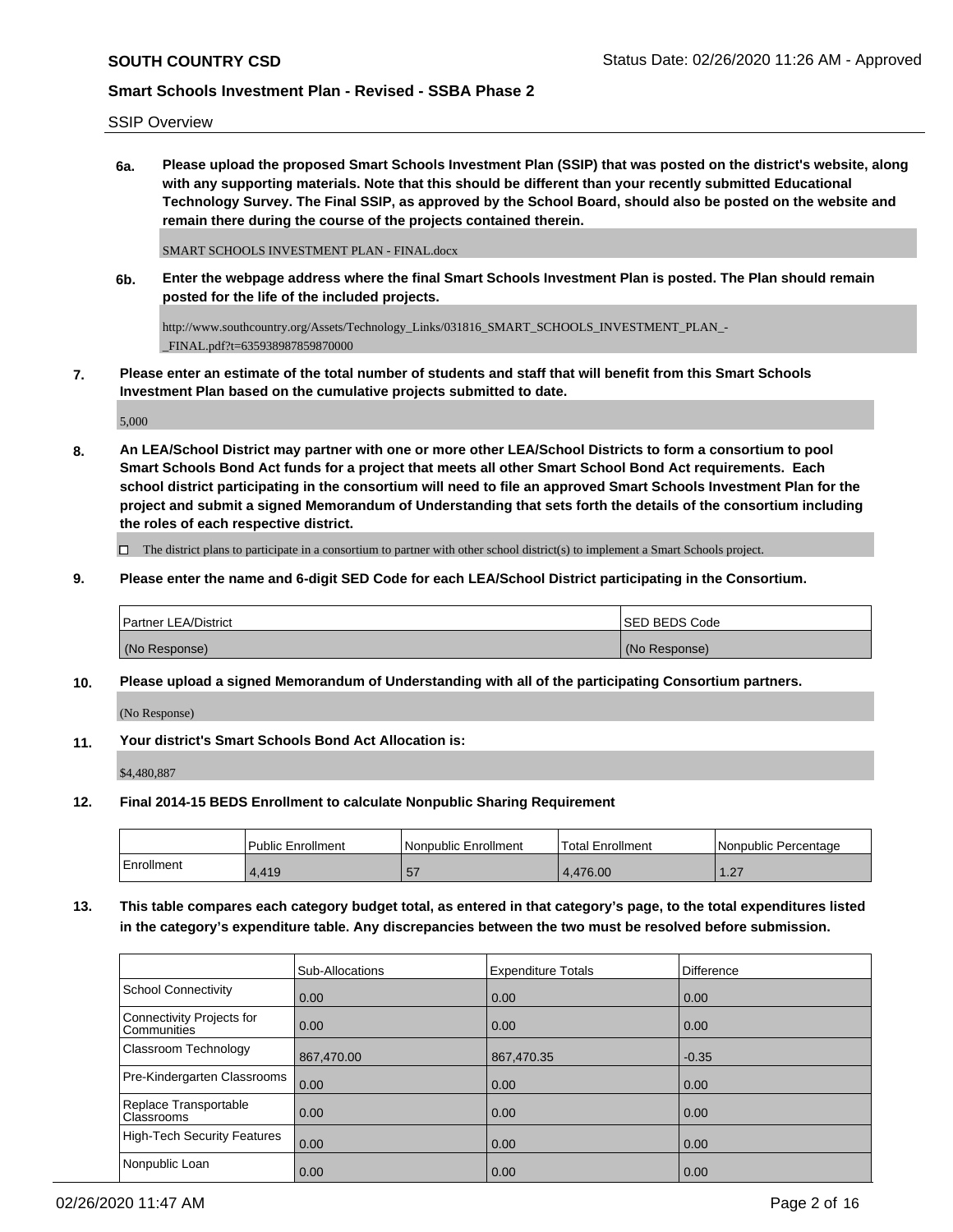# SSIP Overview

|         | <b>Sub-Allocations</b> | l Expenditure Totals | Difference |
|---------|------------------------|----------------------|------------|
| Totals: | 867,470                | 867,470              | -0         |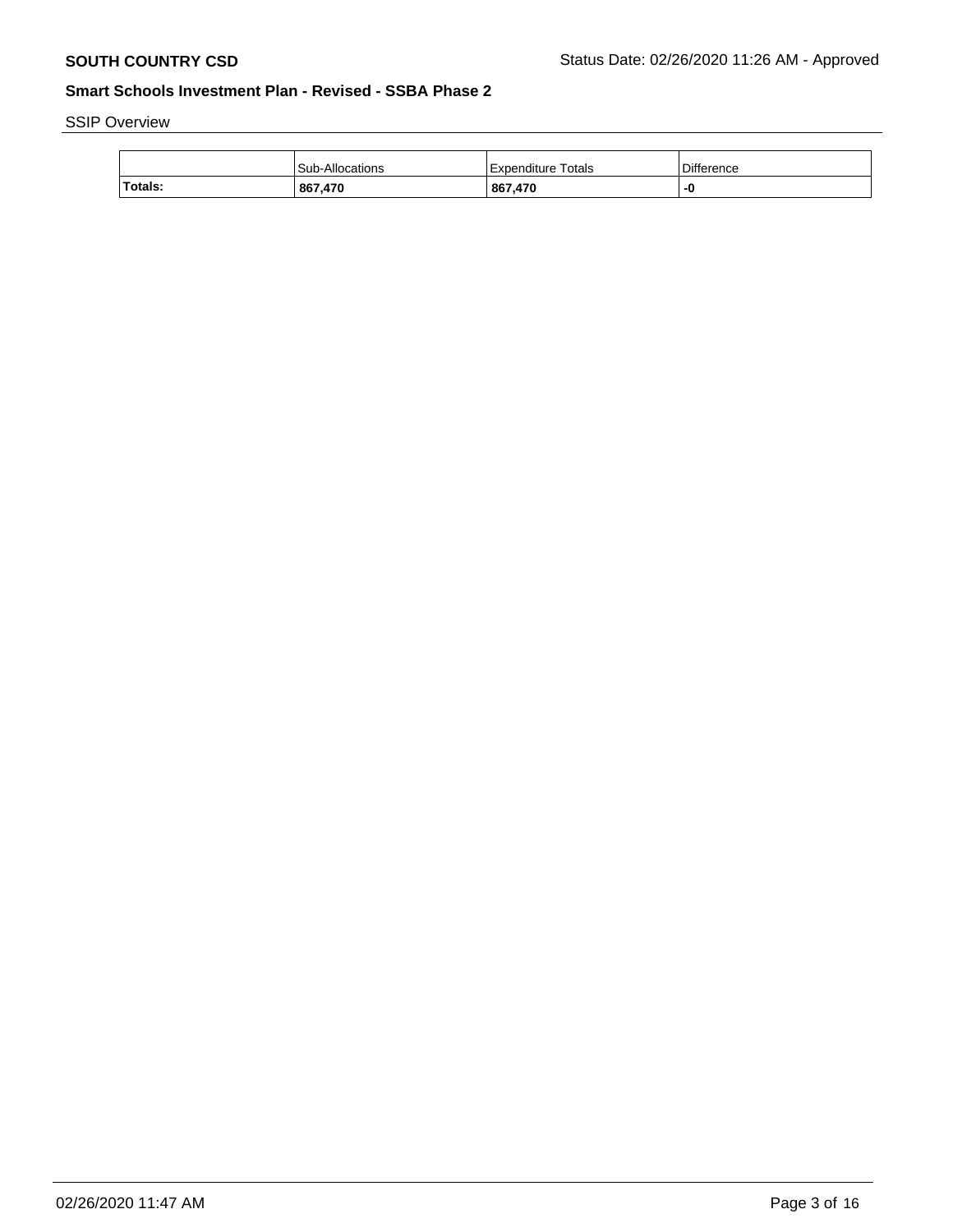School Connectivity

- **1. In order for students and faculty to receive the maximum benefit from the technology made available under the Smart Schools Bond Act, their school buildings must possess sufficient connectivity infrastructure to ensure that devices can be used during the school day. Smart Schools Investment Plans must demonstrate that:**
	- **• sufficient infrastructure that meets the Federal Communications Commission's 100 Mbps per 1,000 students standard currently exists in the buildings where new devices will be deployed, or**
	- **• is a planned use of a portion of Smart Schools Bond Act funds, or**
	- **• is under development through another funding source.**

**Smart Schools Bond Act funds used for technology infrastructure or classroom technology investments must increase the number of school buildings that meet or exceed the minimum speed standard of 100 Mbps per 1,000 students and staff within 12 months. This standard may be met on either a contracted 24/7 firm service or a "burstable" capability. If the standard is met under the burstable criteria, it must be:**

**1. Specifically codified in a service contract with a provider, and**

**2. Guaranteed to be available to all students and devices as needed, particularly during periods of high demand, such as computer-based testing (CBT) periods.**

**Please describe how your district already meets or is planning to meet this standard within 12 months of plan submission.**

(No Response)

**1a. If a district believes that it will be impossible to meet this standard within 12 months, it may apply for a waiver of this requirement, as described on the Smart Schools website. The waiver must be filed and approved by SED prior to submitting this survey.**

 $\Box$  By checking this box, you are certifying that the school district has an approved waiver of this requirement on file with the New York State Education Department.

**2. Connectivity Speed Calculator (Required). If the district currently meets the required speed, enter "Currently Met" in the last box: Expected Date When Required Speed Will be Met.**

|                  | l Number of     | Required Speed | Current Speed in | Expected Speed  | Expected Date                           |
|------------------|-----------------|----------------|------------------|-----------------|-----------------------------------------|
|                  | <b>Students</b> | In Mbps        | l Mbps           | to be Attained  | When Required                           |
|                  |                 |                |                  |                 | l Within 12 Months ISpeed Will be Met l |
| Calculated Speed | (No Response)   | 0.00           | (No Response)    | l (No Response) | l (No Response)                         |

**3. Describe how you intend to use Smart Schools Bond Act funds for high-speed broadband and/or wireless connectivity projects in school buildings.**

(No Response)

**4. Describe the linkage between the district's District Instructional Technology Plan and how the proposed projects will improve teaching and learning. (There should be a link between your response to this question and your responses to Question 1 in Section IV - NYSED Initiatives Alignment: "Explain how the district use of instructional technology will serve as a part of a comprehensive and sustained effort to support rigorous academic standards attainment and performance improvement for students."** 

**Your answer should also align with your answers to the questions in Section II - Strategic Technology Planning and the associated Action Steps in Section III - Action Plan.)**

(No Response)

**5. If the district wishes to have students and staff access the Internet from wireless devices within the school building, or in close proximity to it, it must first ensure that it has a robust Wi-Fi network in place that has sufficient bandwidth to meet user demand.**

**Please describe how you have quantified this demand and how you plan to meet this demand.**

(No Response)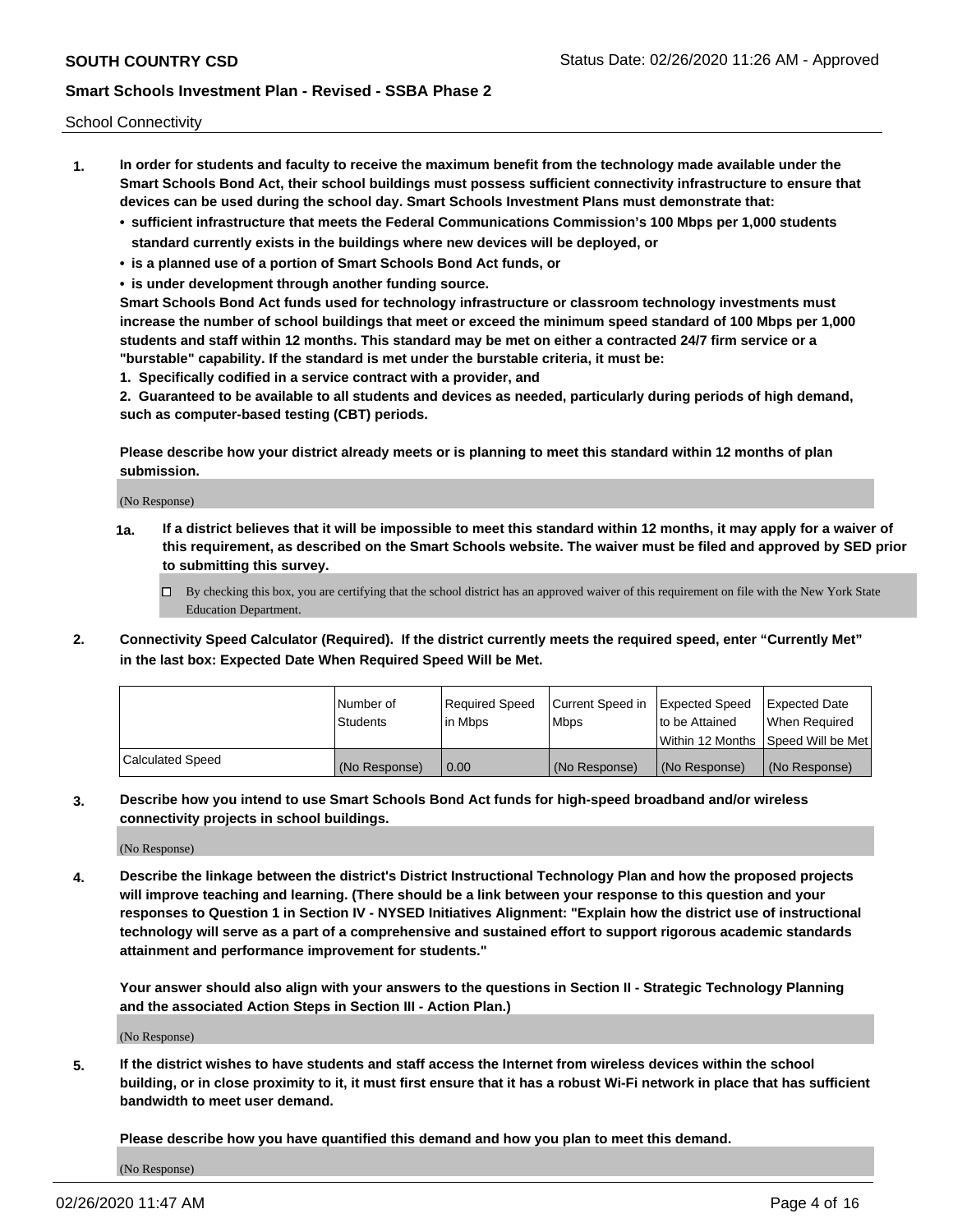School Connectivity

**6. Smart Schools plans with any expenditures in the School Connectivity category require a project number from the Office of Facilities Planning. Districts must submit an SSBA LOI and receive project numbers prior to submitting the SSIP. As indicated on the LOI, some projects may be eligible for a streamlined review and will not require a building permit.**

**Please indicate on a separate row each project number given to you by the Office of Facilities Planning.**

| Project Number |  |
|----------------|--|
| (No Response)  |  |

**7. Certain high-tech security and connectivity infrastructure projects may be eligible for an expedited review process as determined by the Office of Facilities Planning.**

## **Was your project deemed eligible for streamlined review?**

(No Response)

## **8. Include the name and license number of the architect or engineer of record.**

| Name          | License Number |
|---------------|----------------|
| (No Response) | (No Response)  |

### **9. Public Expenditures – Loanable (Counts toward the nonpublic loan calculation)**

| Select the allowable expenditure type.<br>Repeat to add another item under each type. | <b>PUBLIC</b> Items to be<br>l Purchased | Quantity           | Cost Per Item    | <b>Total Cost</b> |
|---------------------------------------------------------------------------------------|------------------------------------------|--------------------|------------------|-------------------|
| (No Response)                                                                         | (No Response)                            | l (No<br>Response) | (No<br>Response) | $\overline{0.00}$ |
|                                                                                       |                                          | O                  | 0.00             |                   |

## **10. Public Expenditures – Non-Loanable (Does not count toward nonpublic loan calculation)**

| Select the allowable expenditure<br>type.<br>Repeat to add another item under<br>each type. | <b>PUBLIC</b> Items to be purchased | Quantity      | Cost per Item | <b>Total Cost</b> |
|---------------------------------------------------------------------------------------------|-------------------------------------|---------------|---------------|-------------------|
| (No Response)                                                                               | (No Response)                       | (No Response) | (No Response) | 0.00              |
|                                                                                             |                                     |               | 0.00          |                   |

### **11. Final 2014-15 BEDS Enrollment to calculate Nonpublic Sharing Requirement (no changes allowed.)**

|            | Public Enrollment | Nonpublic Enrollment | 'Total Enrollment | l Nonpublic Percentage |
|------------|-------------------|----------------------|-------------------|------------------------|
| Enrollment | 4.419             | --<br>ال             | 4,476.00          | $\sim$<br>$\sqrt{2}$   |

### **12. Total Public Budget - Loanable (Counts toward the nonpublic loan calculation)**

|                                                      | Public Allocations | <b>Estimated Nonpublic Loan</b><br>Amount | Estimated Total Sub-Allocations |
|------------------------------------------------------|--------------------|-------------------------------------------|---------------------------------|
| Network/Access Costs                                 | (No Response)      | 0.00                                      | 0.00                            |
| School Internal Connections and<br><b>Components</b> | (No Response)      | 0.00                                      | 0.00                            |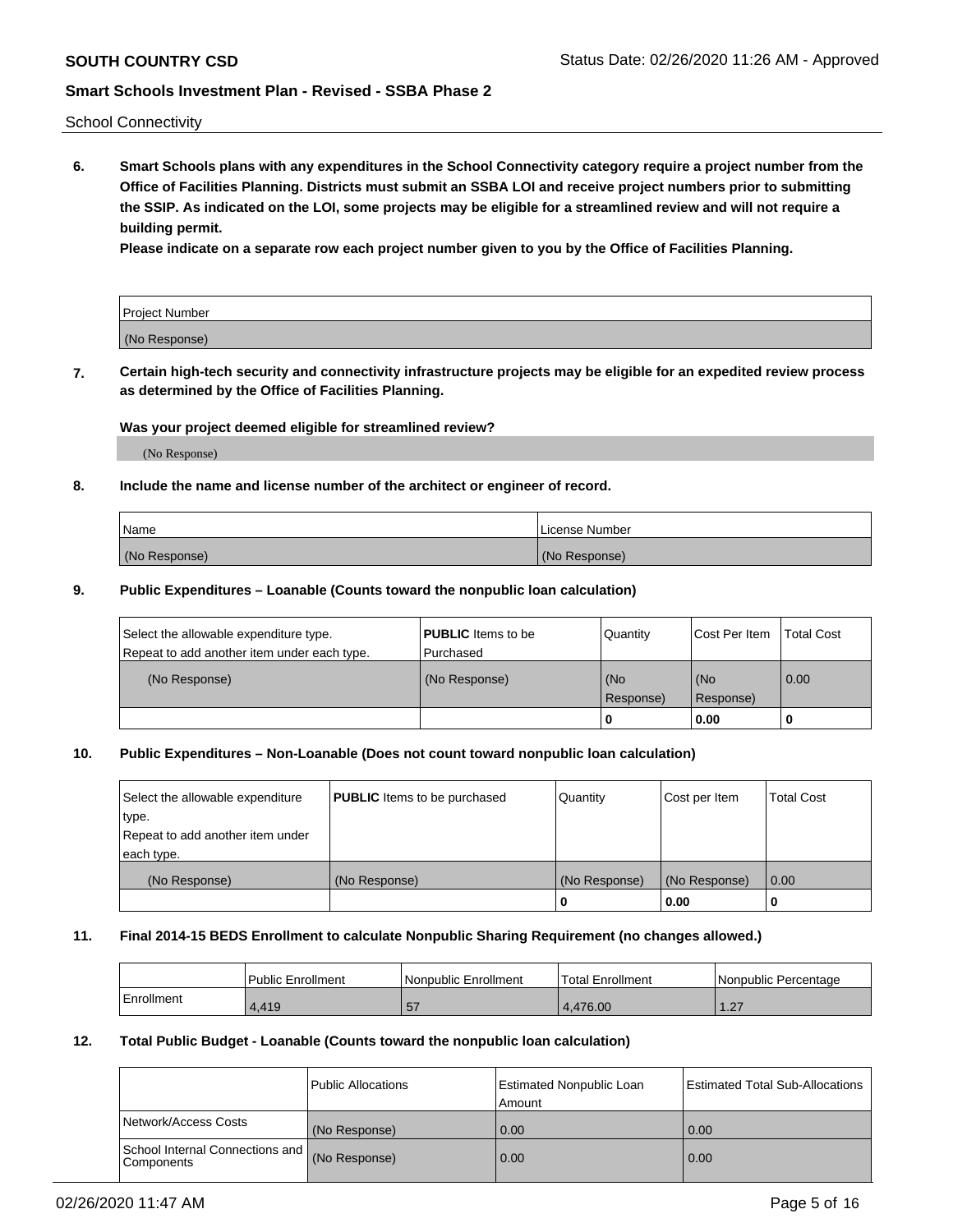School Connectivity

|         | <b>Public Allocations</b> | <b>Estimated Nonpublic Loan</b><br>l Amount i | <b>Estimated Total Sub-Allocations</b> |
|---------|---------------------------|-----------------------------------------------|----------------------------------------|
| Other   | (No Response)             | 0.00                                          | 0.00                                   |
| Totals: | 0.00                      | 0                                             | ш                                      |

# **13. Total Public Budget – Non-Loanable (Does not count toward the nonpublic loan calculation)**

|                                                   | Sub-<br>Allocation |
|---------------------------------------------------|--------------------|
| Network/Access Costs                              | (No Response)      |
| <b>Outside Plant Costs</b>                        | (No Response)      |
| <b>School Internal Connections and Components</b> | (No Response)      |
| Professional Services                             | (No Response)      |
| Testing                                           | (No Response)      |
| <b>Other Upfront Costs</b>                        | (No Response)      |
| <b>Other Costs</b>                                | (No Response)      |
| Totals:                                           | 0.00               |

# **14. School Connectivity Totals**

|                          | Total Sub-Allocations |
|--------------------------|-----------------------|
| Total Loanable Items     | 0.00                  |
| Total Non-Ioanable Items | 0.00                  |
| Totals:                  |                       |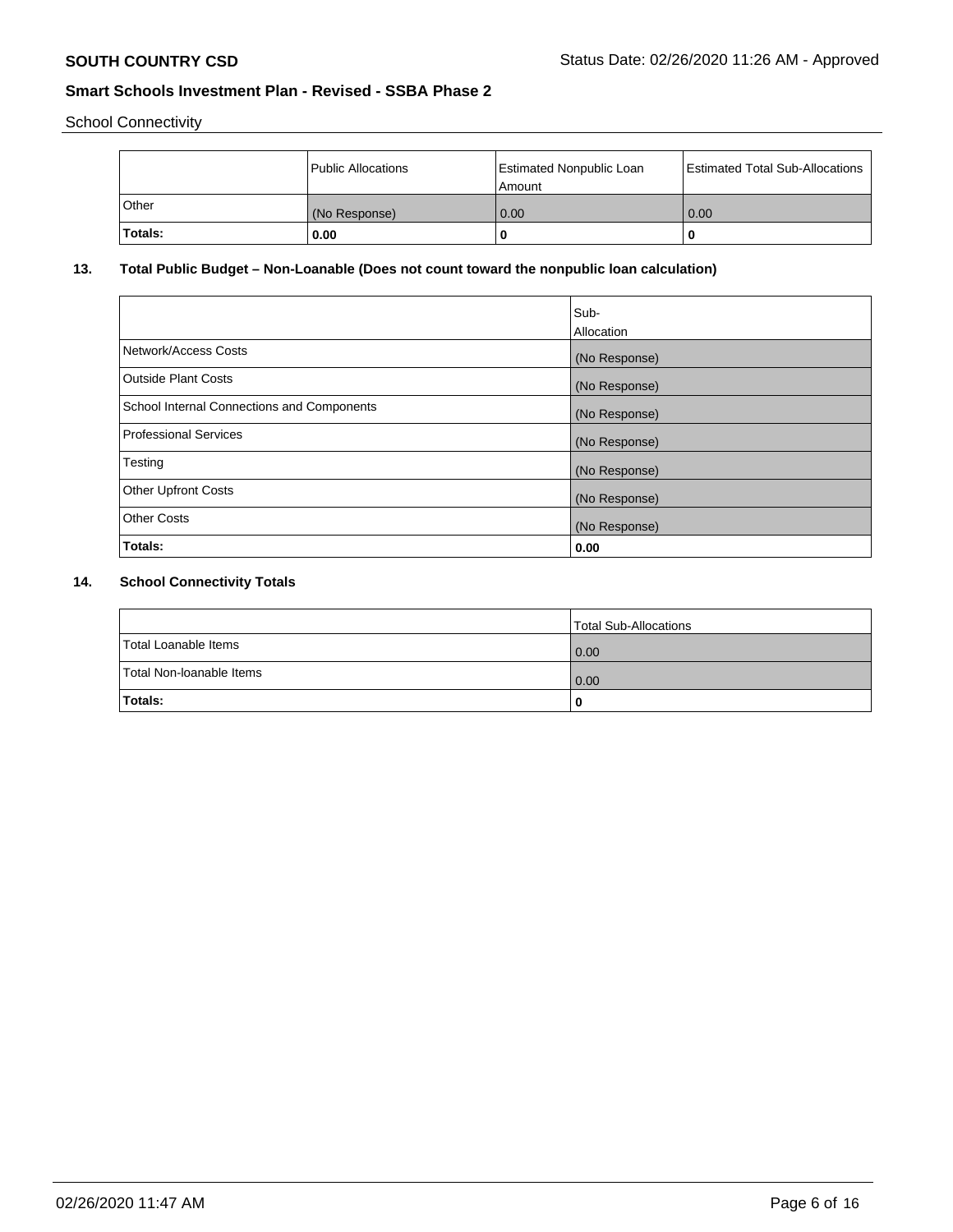Community Connectivity (Broadband and Wireless)

**1. Describe how you intend to use Smart Schools Bond Act funds for high-speed broadband and/or wireless connectivity projects in the community.**

(No Response)

**2. Please describe how the proposed project(s) will promote student achievement and increase student and/or staff access to the Internet in a manner that enhances student learning and/or instruction outside of the school day and/or school building.**

(No Response)

**3. Community connectivity projects must comply with all the necessary local building codes and regulations (building and related permits are not required prior to plan submission).**

 $\Box$  I certify that we will comply with all the necessary local building codes and regulations.

**4. Please describe the physical location of the proposed investment.**

(No Response)

**5. Please provide the initial list of partners participating in the Community Connectivity Broadband Project, along with their Federal Tax Identification (Employer Identification) number.**

| <b>Project Partners</b> | l Federal ID # |
|-------------------------|----------------|
| (No Response)           | (No Response)  |

**6. Please detail the type, quantity, per unit cost and total cost of the eligible items under each sub-category.**

| Select the allowable expenditure | Item to be purchased | Quantity      | Cost per Item | <b>Total Cost</b> |
|----------------------------------|----------------------|---------------|---------------|-------------------|
| type.                            |                      |               |               |                   |
| Repeat to add another item under |                      |               |               |                   |
| each type.                       |                      |               |               |                   |
| (No Response)                    | (No Response)        | (No Response) | (No Response) | 0.00              |
|                                  |                      | U             | 0.00          |                   |

**7. If you are submitting an allocation for Community Connectivity, complete this table.**

**Note that the calculated Total at the bottom of the table must equal the Total allocation for this category that you entered in the SSIP Overview overall budget.**

|                                    | Sub-Allocation |
|------------------------------------|----------------|
| Network/Access Costs               | (No Response)  |
| Outside Plant Costs                | (No Response)  |
| <b>Tower Costs</b>                 | (No Response)  |
| <b>Customer Premises Equipment</b> | (No Response)  |
| <b>Professional Services</b>       | (No Response)  |
| Testing                            | (No Response)  |
| <b>Other Upfront Costs</b>         | (No Response)  |
| <b>Other Costs</b>                 | (No Response)  |
| Totals:                            | 0.00           |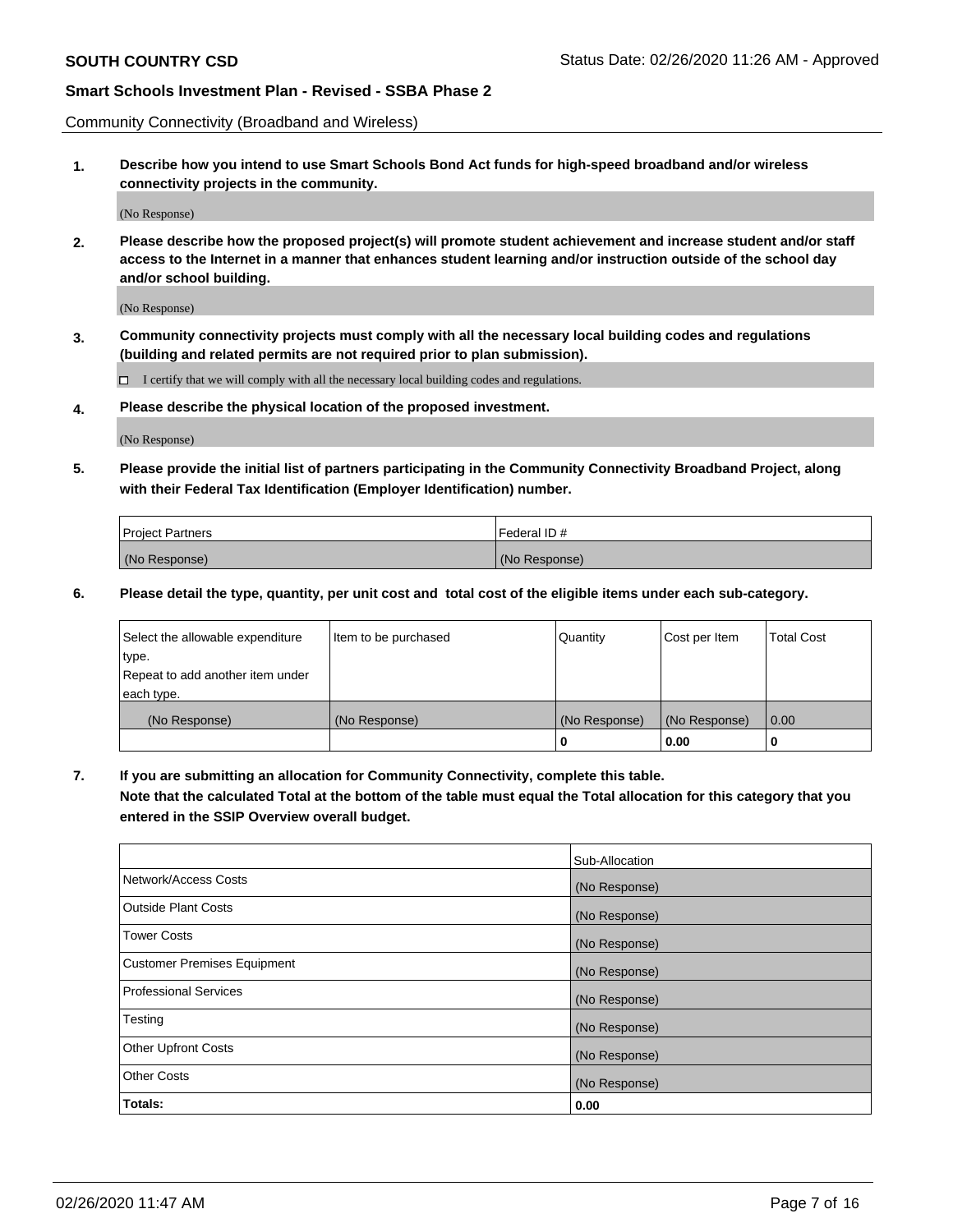### Classroom Learning Technology

**1. In order for students and faculty to receive the maximum benefit from the technology made available under the Smart Schools Bond Act, their school buildings must possess sufficient connectivity infrastructure to ensure that devices can be used during the school day. Smart Schools Investment Plans must demonstrate that sufficient infrastructure that meets the Federal Communications Commission's 100 Mbps per 1,000 students standard currently exists in the buildings where new devices will be deployed, or is a planned use of a portion of Smart Schools Bond Act funds, or is under development through another funding source. Smart Schools Bond Act funds used for technology infrastructure or classroom technology investments must increase the number of school buildings that meet or exceed the minimum speed standard of 100 Mbps per 1,000 students and staff within 12 months. This standard may be met on either a contracted 24/7 firm service or a "burstable" capability. If the standard is met under the burstable criteria, it must be:**

**1. Specifically codified in a service contract with a provider, and**

**2. Guaranteed to be available to all students and devices as needed, particularly during periods of high demand, such as computer-based testing (CBT) periods.**

**Please describe how your district already meets or is planning to meet this standard within 12 months of plan submission.**

The district replaced approximately 160 outdated switches with state of the art switches, increasing bandwidth between building closets, buildings and increasing the maximum through-put between the building and ISP. The district maintains 10G cabling between and within the buildings, which allows for greater connectivity than the minimum standard. The district purchased a router capable of attaining speeds higher than the minimum requirement - at this point the ISP must activate the extra bandwidth, once the infrastructure is in place. The district completed this project as part of the Phase 1 SSBA allocation.

- **1a. If a district believes that it will be impossible to meet this standard within 12 months, it may apply for a waiver of this requirement, as described on the Smart Schools website. The waiver must be filed and approved by SED prior to submitting this survey.**
	- By checking this box, you are certifying that the school district has an approved waiver of this requirement on file with the New York State Education Department.
- **2. Connectivity Speed Calculator (Required). If the district currently meets the required speed, enter "Currently Met" in the last box: Expected Date When Required Speed Will be Met.**

|                         | l Number of<br><b>Students</b> | Required Speed<br>l in Mbps | Current Speed in<br><b>Mbps</b> | <b>Expected Speed</b><br>to be Attained<br>Within 12 Months 1Speed Will be Met1 | Expected Date<br>When Required |
|-------------------------|--------------------------------|-----------------------------|---------------------------------|---------------------------------------------------------------------------------|--------------------------------|
| <b>Calculated Speed</b> | 4.570                          | 457.00                      | 500                             | 500                                                                             | 9/16/16                        |

**3. If the district wishes to have students and staff access the Internet from wireless devices within the school building, or in close proximity to it, it must first ensure that it has a robust Wi-Fi network in place that has sufficient bandwidth to meet user demand.**

**Please describe how you have quantified this demand and how you plan to meet this demand.**

The district has quantified this demand by previously surveying the internet and district plans/initiatives. Furthermore, the technology department conducted walk-throughs independently and with licensed contractors to understand the scope of the Wi-Fi necessary districtwide. Additionally, the technology department investigated wiring contractors and their capabilities. The district solicited proposals for Wi-Fi buildout from several vendors, with input from a district committee, the Technology Department, Business Office, and Building Principals/Staff. Part of the evaluation included: meeting state-testing requirements, 1:1 student computing programs, ability for the creation of other Wi-Fi networks, the ability to add devices to the network, and ease/flexibility of management. The wireless infrastructure was installed in its entirety, completed in May 2016. In doing so, there are several networks available, based on user level, with certain safeguards and filters in place for each. Students, staff and guests are accessing the wifi network on a daily basis.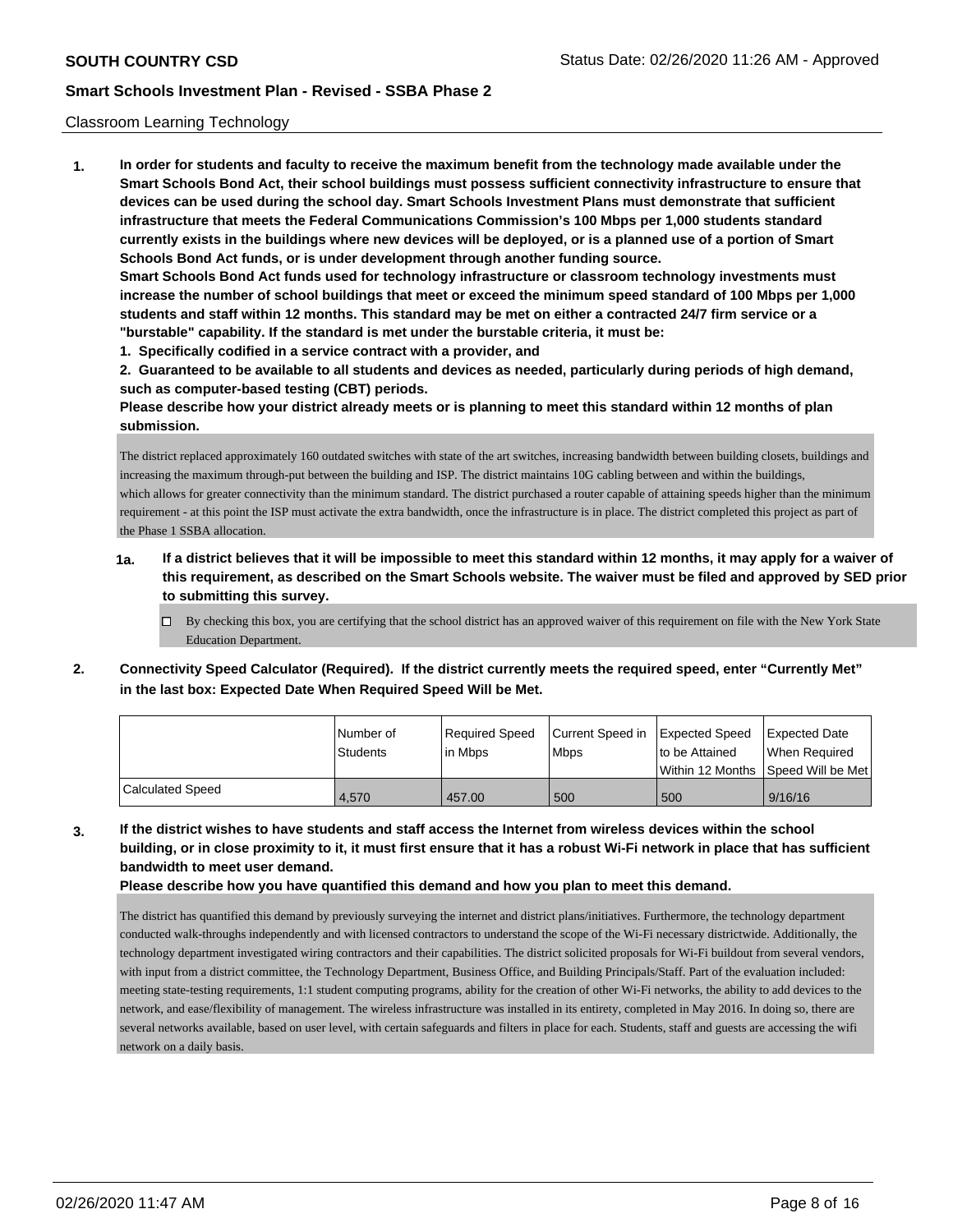### Classroom Learning Technology

**4. All New York State public school districts are required to complete and submit an Instructional Technology Plan survey to the New York State Education Department in compliance with Section 753 of the Education Law and per Part 100.12 of the Commissioner's Regulations. Districts that include educational technology purchases as part of their Smart Schools Investment Plan must have a submitted and approved Instructional Technology Plan survey on file with the New York State Education**

# **Department.**

- By checking this box, you are certifying that the school district has an approved Instructional Technology Plan survey on file with the New York State Education Department.
- **5. Describe the devices you intend to purchase and their compatibility with existing or planned platforms or systems. Specifically address the adequacy of each facility's electrical, HVAC and other infrastructure necessary to install and support the operation of the planned technology.**

Google Touchscreen Chromebooks - these machines will be distributed to all K-2 district teachers and students for mobile computing purposes. Chromebooks are designed to work with Google Apps for Education (GAFE). The uses include homework assignments, collaboration, digital classroom, flipped classroom, decentralized learning, and research. The district maintains a Google domain and Microsoft Office through a web portal (centrally managed) that is integrated with Active Directory. As such, Google Touchscreen Chromebooks will be able on the wireless platform and servers in place. Chromebooks are capable of running all web-based software owned by the district.

Interactive Whiteboards – the district intends to continue deploying these devices within classrooms for enhanced classroom instruction, and greater engagement among district students. Interactive Whiteboards will allow for greater access to material from the internet, enhanced learning techniques, additional technological interfaces and content, and the ability to deliver differentiated instruction in an efficient and diverse manner. Interactive Whiteboards will run on the district's platform, as wiring is complete. Interactive Whiteboards will also interface with current existing technology purchased from Smart Bond monies, including desktop computers, Chromebooks, and SMART Tables, all on the district's WiFi platform.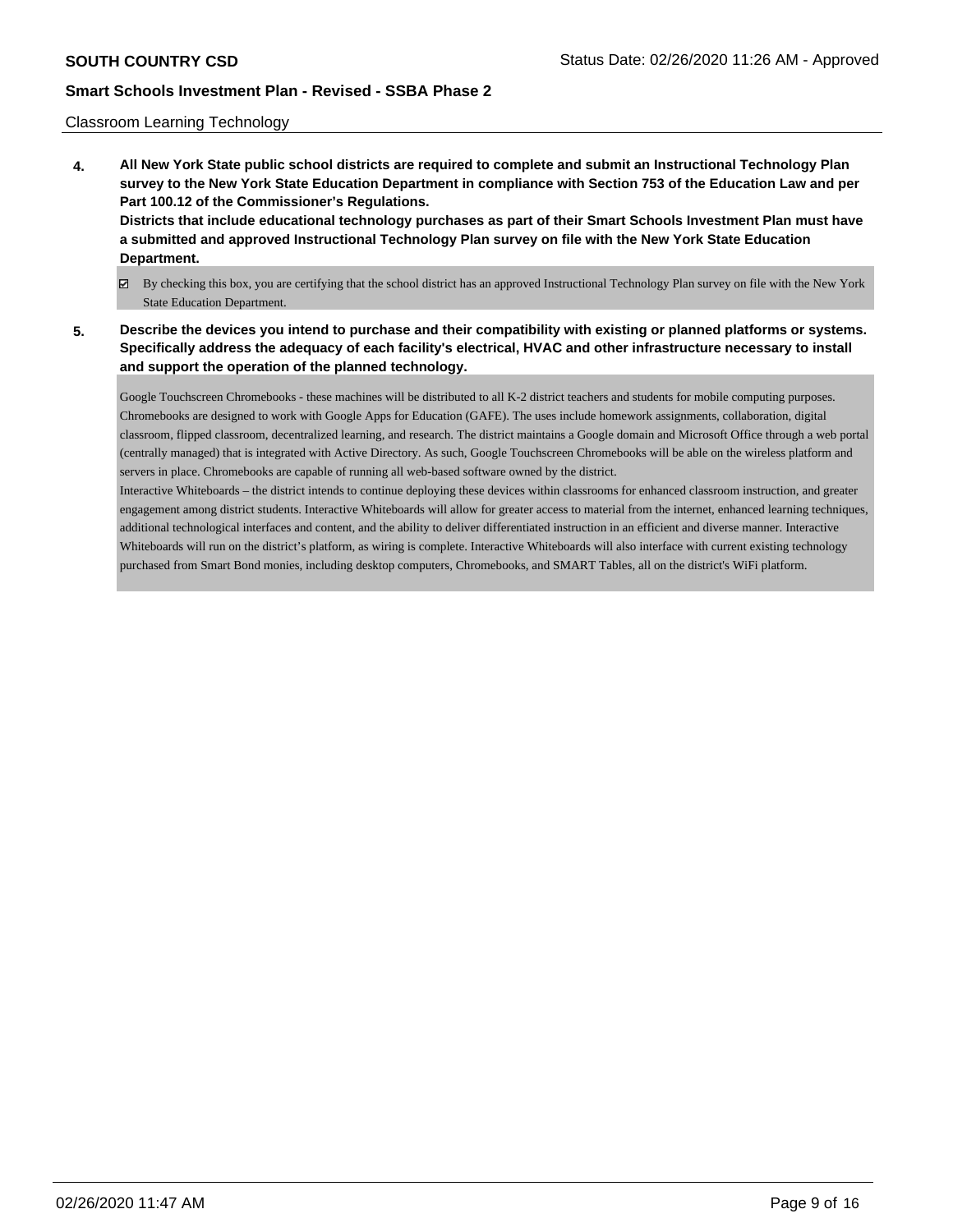### Classroom Learning Technology

- **6. Describe how the proposed technology purchases will:**
	- **> enhance differentiated instruction;**
	- **> expand student learning inside and outside the classroom;**
	- **> benefit students with disabilities and English language learners; and**
	- **> contribute to the reduction of other learning gaps that have been identified within the district.**

**The expectation is that districts will place a priority on addressing the needs of students who struggle to succeed in a rigorous curriculum. Responses in this section should specifically address this concern and align with the district's Instructional Technology Plan (in particular Question 2 of E. Curriculum and Instruction: "Does the district's instructional technology plan address the needs of students with disabilities to ensure equitable access to instruction, materials and assessments?" and Question 3 of the same section: "Does the district's instructional technology plan address the provision of assistive technology specifically for students with disabilities to ensure access to and participation in the general curriculum?")**

**In addition, describe how the district ensures equitable access to instruction, materials and assessments and participation in the general curriculum for both SWD and English Language Learners/Multilingual Learners (ELL/MLL) students.**

In times of higher learning standards, it is imperative that teachers are equipped with the necessary resources to meet the needs of their students. Differentiation in the classroom involves tailoring instruction to meet the varied levels of readiness, learning needs, and student interest. We will use technology as an effective tool to engage learners who demonstrate varied learning needs in Grades K-2. The use of technology, specifically wi-fi access in schools, touchscreen Chromebooks in Grades K-2 will address those areas, as is the case with all higher-level grades. Students grow and develop at different rates, they learn in different ways and at different speeds. We will use technology to make it possible to pace lessons appropriately for each student's learning level in a specific content area. Furthermore, technology will be used to promote learning in the multiple intelligences and afford students the opportunity to engage in adaptive testing regularly. Teachers will be able to obtain data on students' performance instantly, increasing their ability to adjust lesson plans and instruction in a timely matter, preventing potential student learning gaps. The utilization of 21st century technology will allow us to unlock students' creative potential.

We seek to implement touchscreen chromebooks (1:1) in grade K-2 as our next Classroom Technology initiative. This will be instrumental in improving teaching and learning for our students inside as well as outside of the classroom, and to imtroduce new learning concepts through technology early on. Teachers will utilize google classroom to increase student engagement and collaboration as a supplement to the Chromebooks. Students learn best by collaborating with their peers; this will enable students to share, critique, and provide feedback, enhancing their ability to learn. The sharing and collaboration does not end at dismissal of the school day as homework assignments will require students to stay engaged and collaborate from home on the google platform. Teachers will use Google Apps, Google Classroom, and Google Docs. In addition, teachers will learn and share Apps applicable to their content area as a means of enhancing student learning opportunities in the classroom and outside of the school day. Lastly, we will utilize technology to equip our after school program offerings with the necessary resources to accelerate student learning, specifically those who are performing below grade level.

Interactive Whiteboards – the district will use Interactive Whiteboards (SMART Boards) to further enhance classroom instruction, and greater engagement among district students. They will allow for greater access to material from the internet to strenghten curriculum, enhanced learning techniques, technological interfaces and content, and the ability to deliver differentiated instruction in an efficient and diverse manner. Interactive Whiteboards will also address another key curriculum initiative - increased student particpation and engagement. This will be primarily achieved by its design and platform, and the ability to interface with current existing technology purchased from Smart Bond monies, including desktop computers, Chromebooks, and SMART Tables, all on the district's WiFi platform.

The adoption of 21st century technology will ensure that students who are in need of equitable access do indeed have it. Additional technology resources will ensure equitable distribution and that access to technology equipment are available for students. Furthermore, we will establish provisions for assistive technology to ensure access and participation in the general curriculum for Students with disabilities as well as English Language Learners. In addition, our teachers will utilize varied apps that will aid in improving academic language, communication, and language acquisition to support personalization of learning.

Our technology purchases will enhance teachers' ability to differentiate instruction, reducing/closing students' learning gaps. The final segment of our 1:1 initiative will level the playing field for some of our primarystudents who do not have access to technology in their home. Our ongoing 21st century technology classroom design will promote high levels of interactivity, increase student engagement, and avail data quickly in order for teachers to adressany student issue that may arise. Furthermore, we will use additional technology to provide blended learning opportunities for students in after school programs to supplement the needs of students, reducing the learning gap.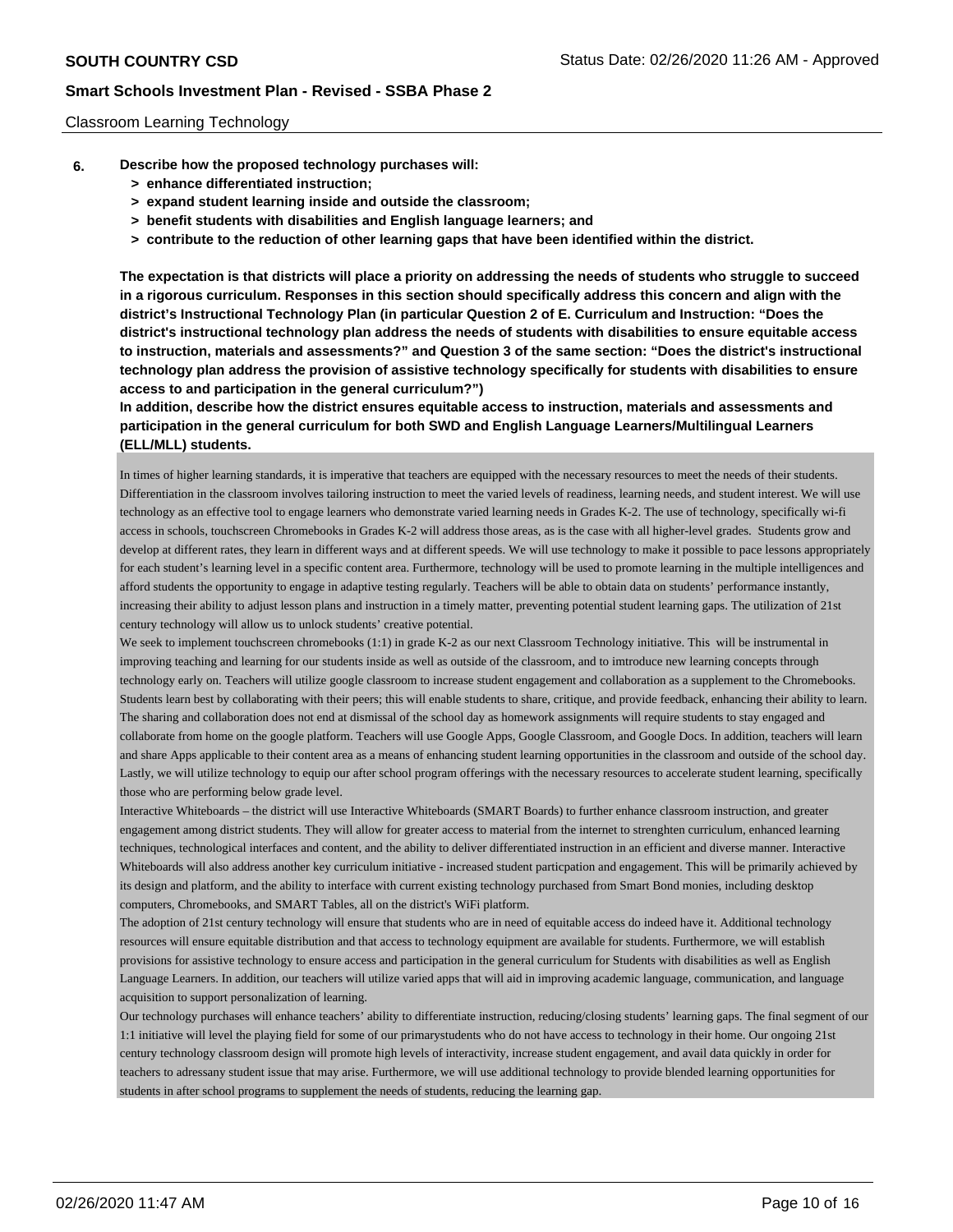### Classroom Learning Technology

# **7. Where appropriate, describe how the proposed technology purchases will enhance ongoing communication with parents and other stakeholders and help the district facilitate technology-based regional partnerships, including distance learning and other efforts.**

By purchasing touchscreen Chromebooks and Interactive Whiteboards, for each teacher and student, parents will have a real time view into the coursework that students are working on and completing from the onset of a child's school career as the platform will truly be virtual (including lessons). Students will have the ability to record their work digitally, and through an interactive chalkboard of sorts, and parents will also see the students working on their projects online, as assigned. Teachers will be able to post assignments online, and parents will have access to seeing when those projects are due, and what the nature of them are. When mobile devices of this nature are given to students and teachers, the learning does not stop when the child leaves the classroom. Furthermore, the enhancement of learning will occur with a universally accepted mechanism in the form of an Interactive Whiteboard, as the possibilities for course materials increases exponentially, and will be facilitated in the classroom. Learning can now continue past the physical location of the classroom and into the home, regardless of day or time. Chromebooks and Google Chrome can be given to students wherever they may be which allows for them to participate in distance learning opportunities.

## **8. Describe the district's plan to provide professional development to ensure that administrators, teachers and staff can employ the technology purchased to enhance instruction successfully.**

**Note: This response should be aligned and expanded upon in accordance with your district's response to Question 1 of F. Professional Development of your Instructional Technology Plan: "Please provide a summary of professional development offered to teachers and staff, for the time period covered by this plan, to support technology to enhance teaching and learning. Please include topics, audience and method of delivery within your summary."**

The district receives Title IIA money for the purposes of professional development, and will begin using its allocation toward professional development focusing on Chromebook and Interactive Whiteboard use in classrooms, use of technology (and methods) in instruction, and parent engagement with student technologies. Additionally, BOCES holds technology seminars and conferences that teachers, administrators and staff continue to attend. Contracted agencies provide knowledge transfer and professional development to users as part of their agreements, and the district plans on utilizing any available opportunities from such vendors. Annually, the district allocates general fund monies for conferences and workshops; administration continues to focus PD monies on technology purchased through the SSBA. The district's teacher's contract retains professional development hours, which will allow for additional PD time offered to the unit, which will primarily focus on instructional uses of mobile devices and interactive whiteboards. This will be a recurring, annual investment as we understand the technology further.

- **9. Districts must contact one of the SUNY/CUNY teacher preparation programs listed on the document on the left side of the page that supplies the largest number of the district's new teachers to request advice on innovative uses and best practices at the intersection of pedagogy and educational technology.**
	- $\boxtimes$  By checking this box, you certify that you have contacted the SUNY/CUNY teacher preparation program that supplies the largest number of your new teachers to request advice on these issues.

### **9a. Please enter the name of the SUNY or CUNY Institution that you contacted.**

SUNY - Stony Brook

**9b. Enter the primary Institution phone number.**

631-632-6000

**9c. Enter the name of the contact person with whom you consulted and/or will be collaborating with on innovative uses of technology and best practices.**

Dorit Kaufman

**10. To ensure the sustainability of technology purchases made with Smart Schools funds, districts must demonstrate a long-term plan to maintain and replace technology purchases supported by Smart Schools Bond Act funds. This sustainability plan shall demonstrate a district's capacity to support recurring costs of use that are ineligible for Smart Schools Bond Act funding such as device maintenance, technical support, Internet and wireless fees, maintenance of hotspots, staff professional development, building maintenance and the replacement of incidental items. Further, such a sustainability plan shall include a long-term plan for the replacement of purchased devices and equipment at the end of their useful life with other funding sources.**

By checking this box, you certify that the district has a sustainability plan as described above.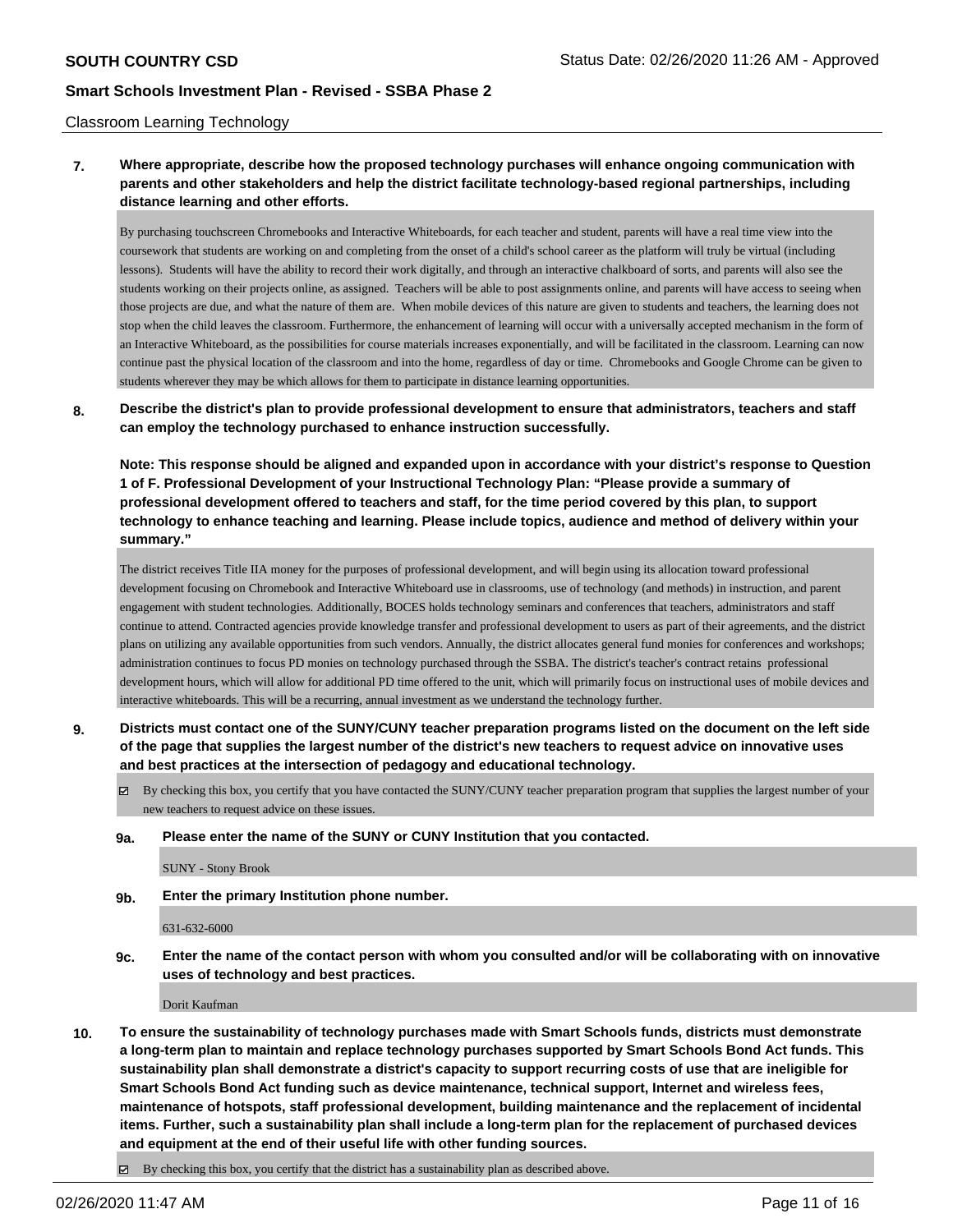Classroom Learning Technology

**11. Districts must ensure that devices purchased with Smart Schools Bond funds will be distributed, prepared for use, maintained and supported appropriately. Districts must maintain detailed device inventories in accordance with generally accepted accounting principles.**

By checking this box, you certify that the district has a distribution and inventory management plan and system in place.

**12. Please detail the type, quantity, per unit cost and total cost of the eligible items under each sub-category.**

| Select the allowable expenditure | Item to be Purchased                          | Quantity | Cost per Item | <b>Total Cost</b> |
|----------------------------------|-----------------------------------------------|----------|---------------|-------------------|
| type.                            |                                               |          |               |                   |
| Repeat to add another item under |                                               |          |               |                   |
| each type.                       |                                               |          |               |                   |
| <b>Laptop Computers</b>          | Google Touchscreen Chromebooks w/<br>Licenses | 1502     | 316.00        | 158,632.00        |
| Interactive Whiteboards          | <b>SMARTBoards</b>                            | 165      | 4,295.99      | 708,838.35        |
|                                  |                                               | 667      | 4,611.99      | 867,470           |

## **13. Final 2014-15 BEDS Enrollment to calculate Nonpublic Sharing Requirement (no changes allowed.)**

|            | Public Enrollment | l Nonpublic Enrollment | <b>Total Enrollment</b> | <i>Nonpublic</i><br>l Percentage |
|------------|-------------------|------------------------|-------------------------|----------------------------------|
| Enrollment | 4.419             | 57                     | 4.476.00                | 1.27                             |

## **14. If you are submitting an allocation for Classroom Learning Technology complete this table.**

|                          | Public School Sub-Allocation | <b>Estimated Nonpublic Loan</b><br>Amount | <b>Estimated Total Public and</b><br>Nonpublic Sub-Allocation |
|--------------------------|------------------------------|-------------------------------------------|---------------------------------------------------------------|
| Interactive Whiteboards  |                              | (Based on Percentage Above)               |                                                               |
|                          | 708.838.00                   | 0.00                                      | 708,838.00                                                    |
| <b>Computer Servers</b>  | (No Response)                | 0.00                                      | 0.00                                                          |
| <b>Desktop Computers</b> | (No Response)                | 0.00                                      | 0.00                                                          |
| <b>Laptop Computers</b>  | 158,632.00                   | 0.00                                      | 158,632.00                                                    |
| <b>Tablet Computers</b>  | (No Response)                | 0.00                                      | 0.00                                                          |
| <b>Other Costs</b>       | (No Response)                | 0.00                                      | 0.00                                                          |
| Totals:                  | 867,470.00                   | 0                                         | 867,470                                                       |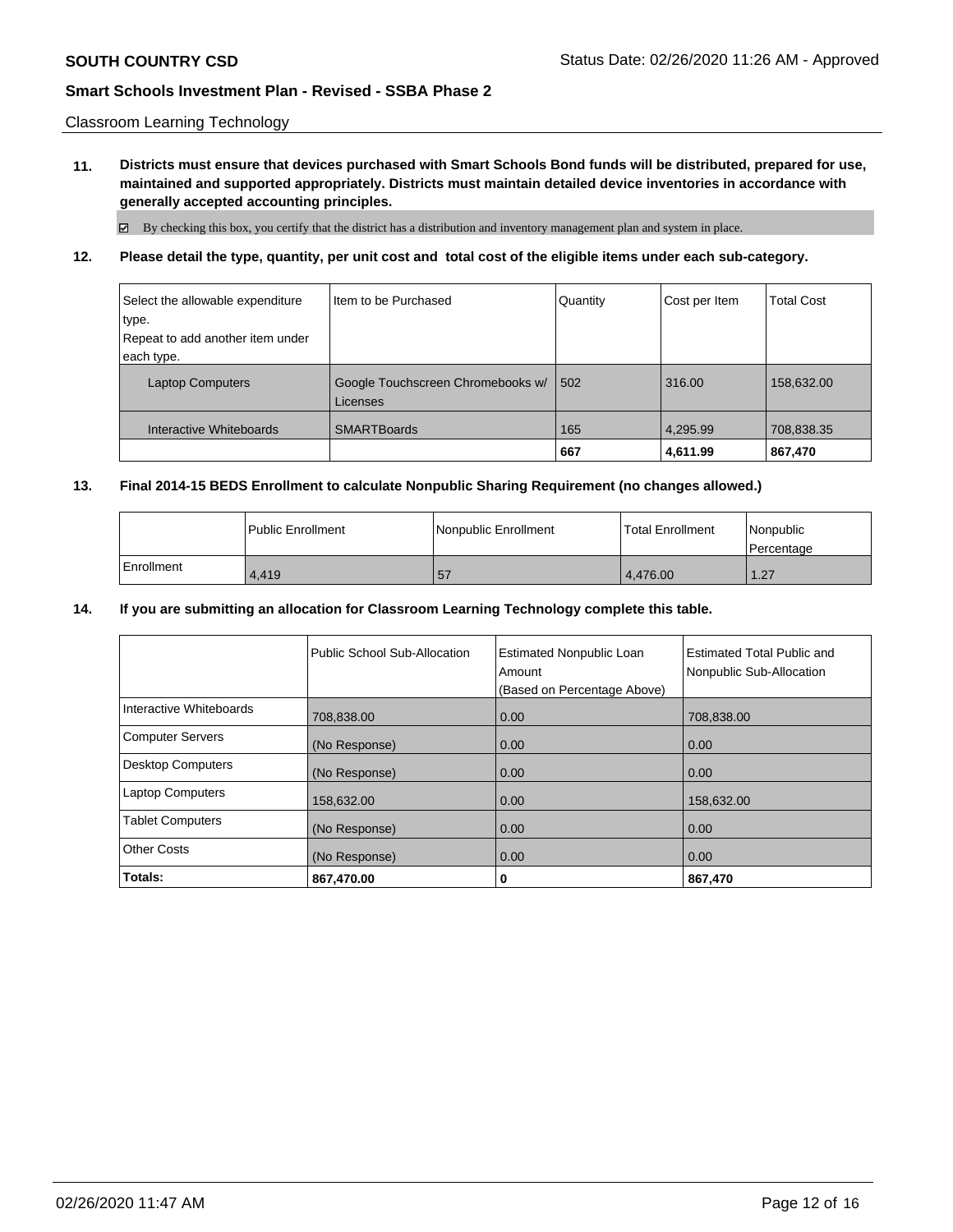### Pre-Kindergarten Classrooms

**1. Provide information regarding how and where the district is currently serving pre-kindergarten students and justify the need for additional space with enrollment projections over 3 years.**

(No Response)

- **2. Describe the district's plan to construct, enhance or modernize education facilities to accommodate prekindergarten programs. Such plans must include:**
	- **Specific descriptions of what the district intends to do to each space;**
	- **An affirmation that new pre-kindergarten classrooms will contain a minimum of 900 square feet per classroom;**
	- **The number of classrooms involved;**
	- **The approximate construction costs per classroom; and**
	- **Confirmation that the space is district-owned or has a long-term lease that exceeds the probable useful life of the improvements.**

(No Response)

**3. Smart Schools Bond Act funds may only be used for capital construction costs. Describe the type and amount of additional funds that will be required to support ineligible ongoing costs (e.g. instruction, supplies) associated with any additional pre-kindergarten classrooms that the district plans to add.**

(No Response)

**4. All plans and specifications for the erection, repair, enlargement or remodeling of school buildings in any public school district in the State must be reviewed and approved by the Commissioner. Districts that plan capital projects using their Smart Schools Bond Act funds will undergo a Preliminary Review Process by the Office of Facilities Planning.**

**Please indicate on a separate row each project number given to you by the Office of Facilities Planning.**

| Project Number |  |
|----------------|--|
| (No Response)  |  |
|                |  |

**5. Please detail the type, quantity, per unit cost and total cost of the eligible items under each sub-category.**

| Select the allowable expenditure | Item to be purchased | Quantity      | Cost per Item | <b>Total Cost</b> |
|----------------------------------|----------------------|---------------|---------------|-------------------|
| type.                            |                      |               |               |                   |
| Repeat to add another item under |                      |               |               |                   |
| each type.                       |                      |               |               |                   |
| (No Response)                    | (No Response)        | (No Response) | (No Response) | 0.00              |
|                                  |                      | U             | 0.00          |                   |

**6. If you have made an allocation for Pre-Kindergarten Classrooms, complete this table. Note that the calculated Total at the bottom of the table must equal the Total allocation for this category that you entered in the SSIP Overview overall budget.**

|                                          | Sub-Allocation |
|------------------------------------------|----------------|
| Construct Pre-K Classrooms               | (No Response)  |
| Enhance/Modernize Educational Facilities | (No Response)  |
| <b>Other Costs</b>                       | (No Response)  |
| Totals:                                  | 0.00           |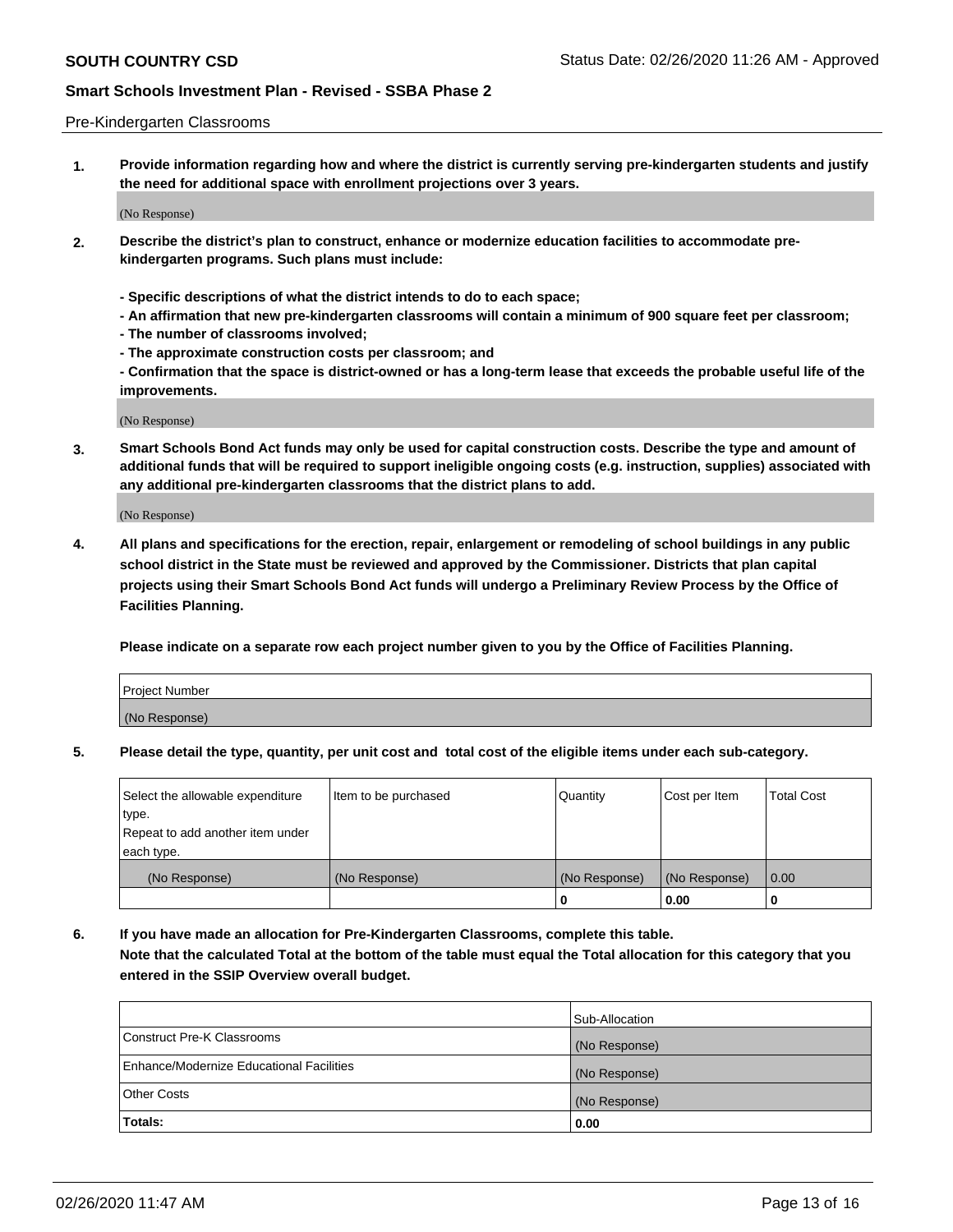Replace Transportable Classrooms

**1. Describe the district's plan to construct, enhance or modernize education facilities to provide high-quality instructional space by replacing transportable classrooms.**

(No Response)

**2. All plans and specifications for the erection, repair, enlargement or remodeling of school buildings in any public school district in the State must be reviewed and approved by the Commissioner. Districts that plan capital projects using their Smart Schools Bond Act funds will undergo a Preliminary Review Process by the Office of Facilities Planning.**

**Please indicate on a separate row each project number given to you by the Office of Facilities Planning.**

| Project Number |  |
|----------------|--|
|                |  |
|                |  |
|                |  |
|                |  |
| (No Response)  |  |
|                |  |
|                |  |
|                |  |

**3. For large projects that seek to blend Smart Schools Bond Act dollars with other funds, please note that Smart Schools Bond Act funds can be allocated on a pro rata basis depending on the number of new classrooms built that directly replace transportable classroom units.**

**If a district seeks to blend Smart Schools Bond Act dollars with other funds describe below what other funds are being used and what portion of the money will be Smart Schools Bond Act funds.**

(No Response)

**4. Please detail the type, quantity, per unit cost and total cost of the eligible items under each sub-category.**

| Select the allowable expenditure | Item to be purchased | Quantity      | Cost per Item | Total Cost |
|----------------------------------|----------------------|---------------|---------------|------------|
| ∣type.                           |                      |               |               |            |
| Repeat to add another item under |                      |               |               |            |
| each type.                       |                      |               |               |            |
| (No Response)                    | (No Response)        | (No Response) | (No Response) | 0.00       |
|                                  |                      | u             | 0.00          |            |

**5. If you have made an allocation for Replace Transportable Classrooms, complete this table. Note that the calculated Total at the bottom of the table must equal the Total allocation for this category that you entered in the SSIP Overview overall budget.**

|                                                | Sub-Allocation |
|------------------------------------------------|----------------|
| Construct New Instructional Space              | (No Response)  |
| Enhance/Modernize Existing Instructional Space | (No Response)  |
| <b>Other Costs</b>                             | (No Response)  |
| Totals:                                        | 0.00           |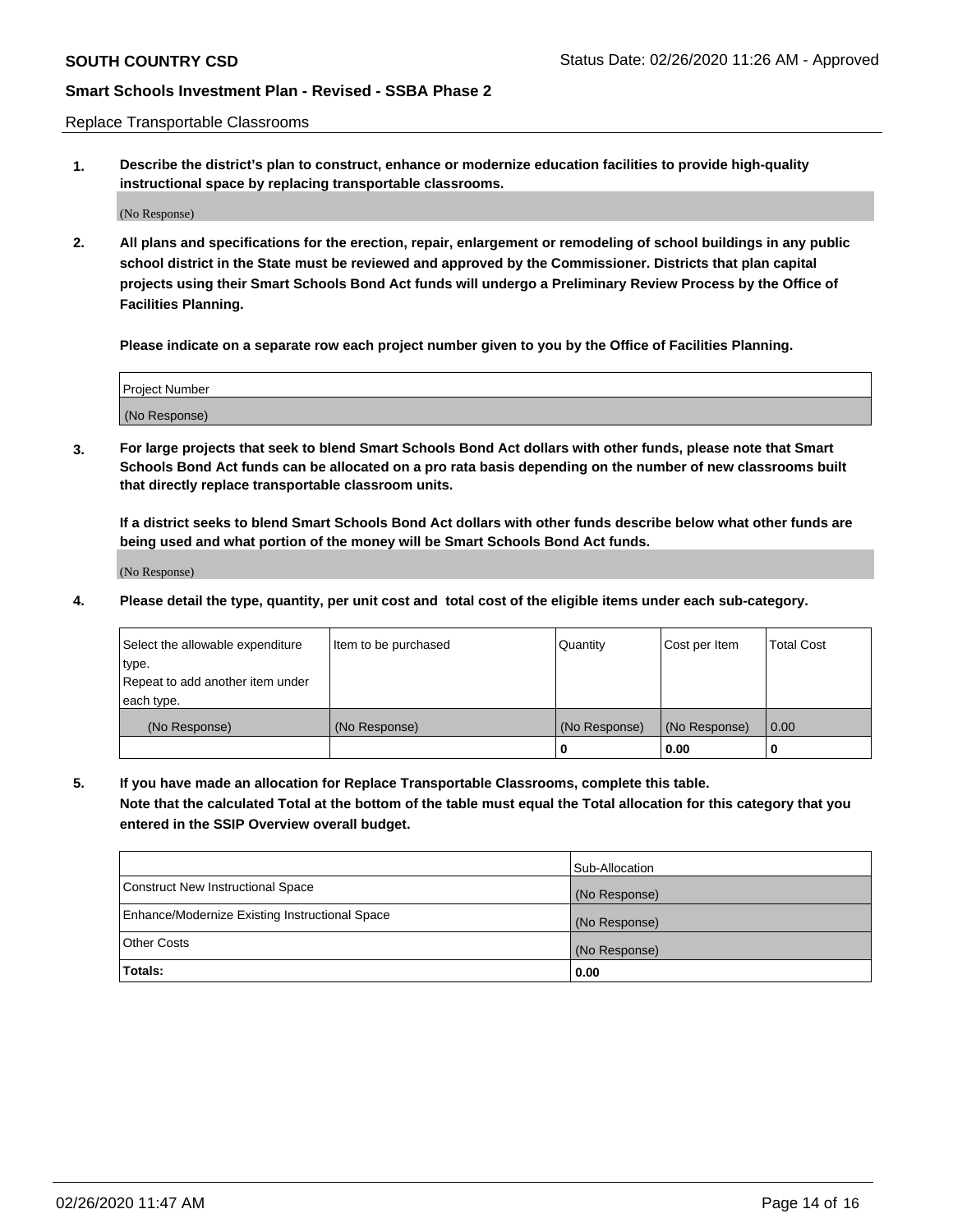High-Tech Security Features

**1. Describe how you intend to use Smart Schools Bond Act funds to install high-tech security features in school buildings and on school campuses.**

(No Response)

**2. All plans and specifications for the erection, repair, enlargement or remodeling of school buildings in any public school district in the State must be reviewed and approved by the Commissioner. Smart Schools plans with any expenditures in the High-Tech Security category require a project number from the Office of Facilities Planning. Districts must submit an SSBA LOI and receive project numbers prior to submitting the SSIP. As indicated on the LOI, some projects may be eligible for a streamlined review and will not require a building permit. Please indicate on a separate row each project number given to you by the Office of Facilities Planning.**

| <b>Project Number</b> |  |
|-----------------------|--|
| (No Response)         |  |

- **3. Was your project deemed eligible for streamlined Review?**
	- Yes
	- $\hfill \square$  No
- **4. Include the name and license number of the architect or engineer of record.**

| Name          | License Number |
|---------------|----------------|
| (No Response) | (No Response)  |

**5. Please detail the type, quantity, per unit cost and total cost of the eligible items under each sub-category.**

| Select the allowable expenditure | Item to be purchased | Quantity      | Cost per Item | Total Cost |
|----------------------------------|----------------------|---------------|---------------|------------|
| 'type.                           |                      |               |               |            |
| Repeat to add another item under |                      |               |               |            |
| each type.                       |                      |               |               |            |
| (No Response)                    | (No Response)        | (No Response) | (No Response) | 0.00       |
|                                  |                      | u             | 0.00          |            |

**6. If you have made an allocation for High-Tech Security Features, complete this table.**

**Enter each Sub-category Public Allocation based on the the expenditures listed in Table #5.**

|                                                      | Sub-Allocation |
|------------------------------------------------------|----------------|
| Capital-Intensive Security Project (Standard Review) | (No Response)  |
| <b>Electronic Security System</b>                    | (No Response)  |
| <b>Entry Control System</b>                          | (No Response)  |
| Approved Door Hardening Project                      | (No Response)  |
| <b>Other Costs</b>                                   | (No Response)  |
| Totals:                                              | 0.00           |